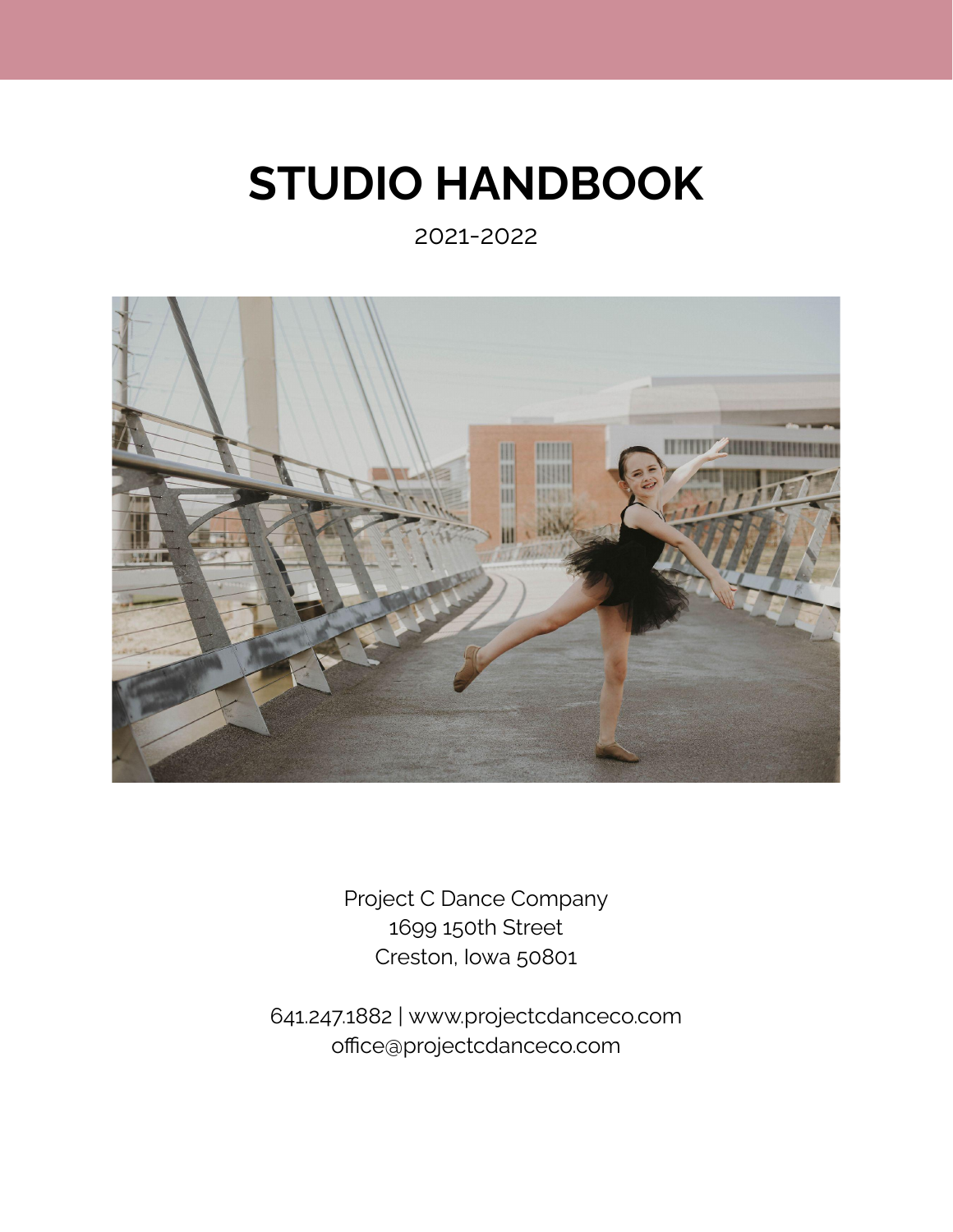# **STUDIO OVERVIEW**

## **ABOUT**

Welcome to Project C Dance Company! Our goal is to provide a welcoming environment that offers opportunities for every age through all styles of dance. From the learning of basic movement to advanced technical training, we aspire to provide it all. At Project C, we strive to offer every child the chance to dance. We seek to equip dancers with knowledge and opportunities necessary for growth and success.

At Project C, we believe that dance is for everyone. We strive to provide a curriculum for all ages and skill levels that focuses on individual growth and finding passion for the art of dance. We believe dance lessons provide students with the opportunity to express themselves and create lifelong friendships and memories, as well as skills that go beyond helping achieve dance goals. We strongly feel that every child benefits physically, mentally, and emotionally from dance classes and all the rewards and lessons that come along with them. At Project C, we strongly value hard work, loyalty, kindness, dedication, and growth. We strive to instruct elements in each class that will build life skills in order for each student to achieve success within the dance studio as well as beyond our walls and throughout the community.

Thank you for choosing Project C Dance Company as your dance studio home! We are so grateful to provide a space for dancers to learn, love, and grow. We are excited for our first season to begin and look forward to helping create all the opportunities for dancers to come. Owner/Director Cassity Conley, as well as our other seasonal instructors, are excited to share their knowledge, love, and passion for dance with each student. We offer a variety of programs and classes, from recreational to competitive, that are tailored to every age/skill level/interest. We look forward to helping your dancer grow and reach their highest potential in the classroom and on stage. Our studio is considered a family and we greatly welcome you with open arms. Again, thank you for choosing Project C, we really appreciate your decision of where your child receives their dance education.

## **MEET THE OWNER/DIRECTOR**

Cassity Conley has been dancing for 18 years and has over 8 years of competitive training and experience. She was a member of the Creston Peppers Dance Team in high school and the Spartan Dance Team in college at Southwestern Community College, earning many awards along the way. Cassity has an Associates Degree in Business Administration from SWCC and plans to further her dance education by attending various teacher trainings, conventions and workshops, and becoming a certified instructor through Dance Educators of America. She has taught recreational and competitive dance and tumbling for the past 4 years, with her routines winning numerous awards. Some of the best advice Cassity has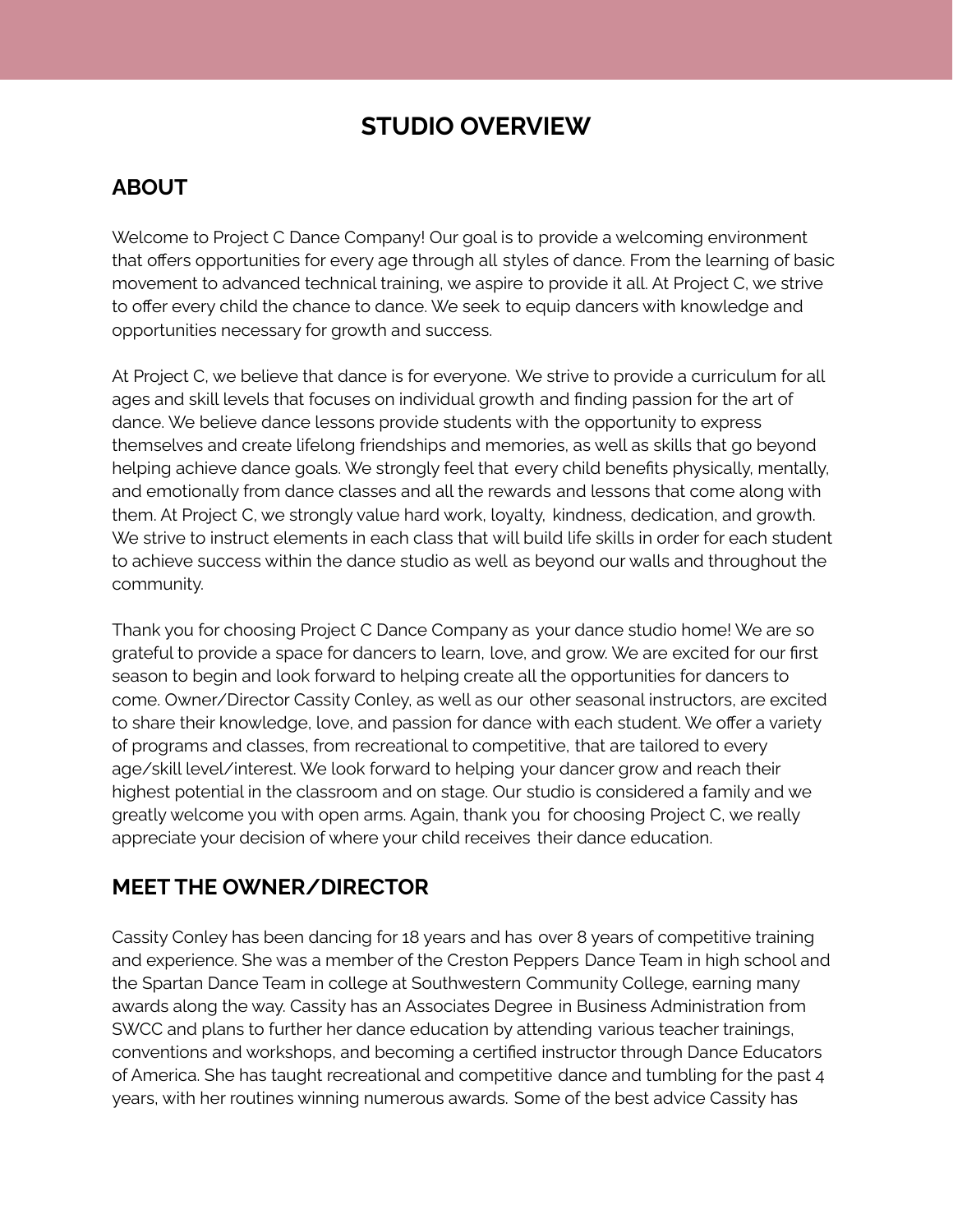been given is to choose a career that you are passionate about and will always enjoy going to. When you truly love what you're doing, you never work a day in your life. Cassity has always wanted to open her own dance studio, and the last 3 years of teaching has truly affirmed that. Her goal is to continue to share the passion she has for years to come, and to inspire others the way she's been inspired by the art of dance.

## **ACCOUNTS + PAYMENT INFORMATION**

#### **AUTO-PAYMENTS**

Dance families are encouraged to use our auto-pay feature to pay their monthly tuition. If families choose, monthly payments are withdrawn on the 7th of each month. There will be a **3.5%** convenience fee for all credit cards and **1.55%** convenience fee for bank accounts. If payment is declined, you will receive a courtesy notice email and will have 2 days to make your payment. If the payment is not paid, your account will incur a late fee of \$20. There will be a recurring charge of \$3 per day until the tuition payment and late fee is paid. Dancers may be asked to not attend class until payment is made.

#### **ONLINE ACCOUNTS/PARENT PORTAL**

Every family will be required to register an online account through Dance Studio Pro. This account allows all parents to make payments, register for classes, obtain transaction records and access their monthly tuition and other fees, as well as any other additional information. This link can be found on our website, or **[here](https://dancestudio-pro.com/online/index.php?account_id=20652)**. Tuition is charged monthly in 9 equal payments, September-May. Tuition will be posted on the 1st of the month and due on the 7th. If you choose our auto-pay feature, tuition will be withdrawn on the 7th of each month. Tuition is non-refundable.

#### **LATE FEES**

Tuition reminders will be sent monthly through email to remind families to pay tuition. Tuition will be posted the 1st of each month and will be due the 7th of each month. If tuition is not paid by the 7th, your account will incur a late fee of \$20. There will be a recurring charge of \$3 per day until the tuition payment and late fee is paid. Dancers may be asked to not attend class until payment is made.

#### **REGISTRATION**

You can register for our classes online in your parent portal. We are holding a GRAND OPENING EVENT on Tuesday, Sept. 7th from 4-8pm. This is for anyone wanting to tour the new facility, celebrate our ribbon cutting, get shoes ordered, receive any additional season info, etc. If you attend this event and would like assistance registering, you will fill out a form for what classes you're interested in taking, but will still be asked to register through our online parent portal system on your own terms. This helps our registration process stay efficient and organized as we take care of everything electronically. Every student will be charged \$35.00 for a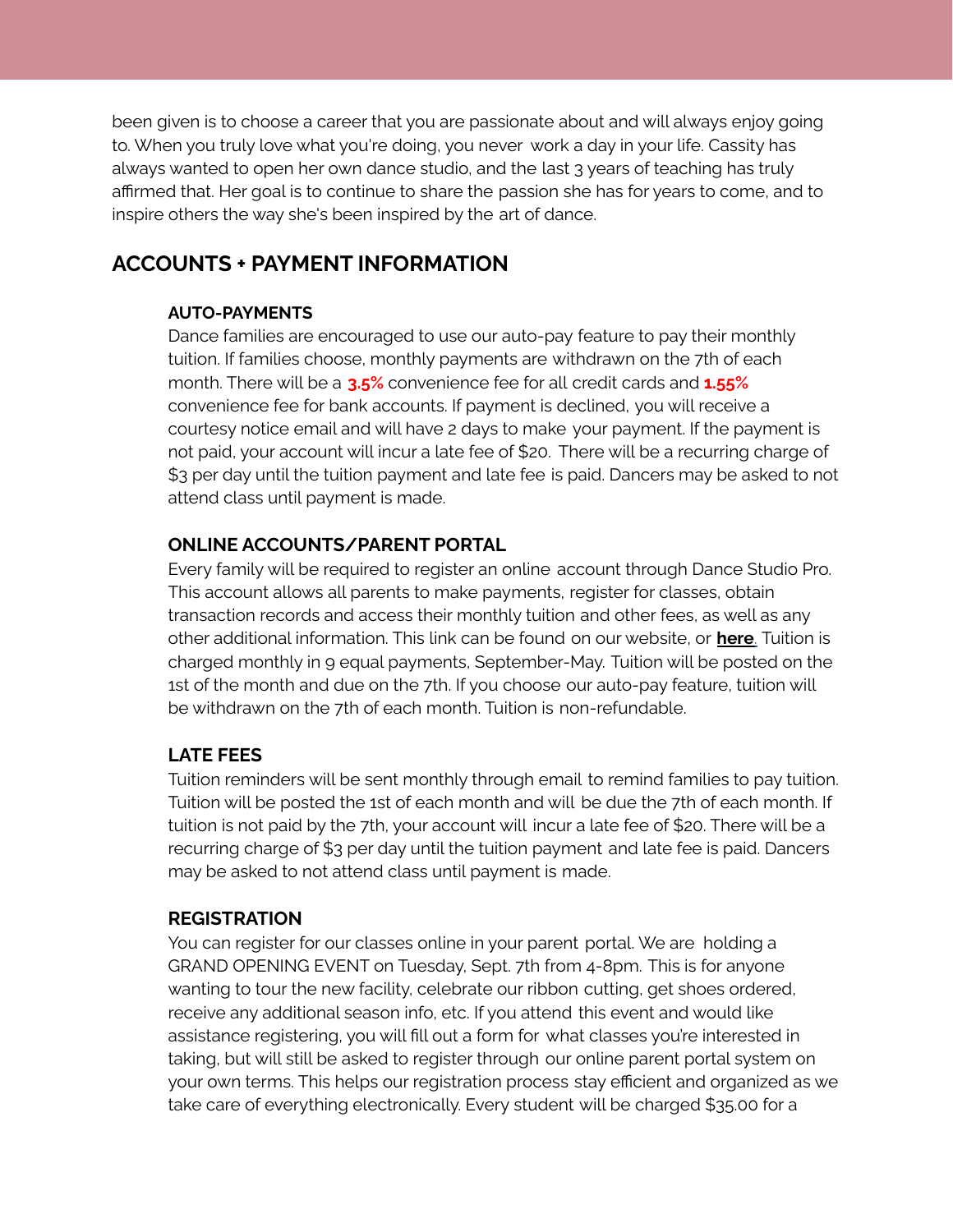registration fee, which includes a Project C t-shirt. Registration fees hold your child's spot in a class. These fees are not refundable. We accept new dancers all season long but dancers must be fully registered no later than March 1st to participate in our Early June recital. Please keep in mind that we are a 9 month (sept-may) regular season studio and that committing to the entire year is most beneficial to dancers. Participating in the full season allows dancers to learn the class curriculum from start to finish, gaining all knowledge for potential growth in every specific style and level. We order costumes in Jan/Feb., so any dancer that joins after risks not being able to participate due to out of stock costumes, even if joining before March. If a dancer joins after March 1st they will not be allowed to participate in our Recital but can learn class curriculum/choreography without being added to recital routines. They are also welcome to participate in summer class opportunities. FALL DANCE & TUMBLING CLASSES BEGIN ON WEDNESDAY SEPTEMBER 8TH.

### **TUITION**

Tuition is listed under the ABOUT tab on our website. Click pricing and then the tuition 2021-2022 tab. From there you may find all of our tuition for each class listed in a chart. There is also a tuition cheat chart to easily calculate the cost of multiple classes. Tuition will be posted onto accounts the 1st of every month and will be charged and due by the 7th of each month, see late fee info above in the late fee paragraph. Tuition payments will remain the same each month whether a month has 3, 4 or 5 lessons. Classes are evened out as some have 3 weeks of class, while others have 5. Tuition can be paid monthly, semesterly, or yearly. If you would like to pay semesterly at 3 months at a time or would like to pay the full 9 months please contact the director for fees to be calculated and posted to online accounts. Because of the online accounting software that we use, we do not prorate or offer partial tuition for any classes. Tuition is also non-transferable and non-refundable,

## **ATTENDANCE**

Attending weekly classes is very important for the learning and progression of each dancer and class as a whole. Attendance of every dancer will be kept on file for our records. If a dancer is or was sick or even stayed home from school, we recommend that parents evaluate their situation to determine if they are physically well enough to attend class. We do feel it is important to eliminate the spread of illness and understand if a child needs to stay home and rest. If a student has to miss class due to an injury please let us know so that we can make note of information to keep on file for future instruction as they heal from the injury when returning to class. If a dancer would still like to be present to observe class rather than participate, in order to still learn anything being taught, we encourage it. For serious injuries a doctor's note is recommended to keep on file. In all cases, parents must notify the studio (call, text, or email) if their child will be absent from class. Missed classes are not refunded. Missed classes can be made up with private lessons, which are \$35.00/hour. If a student misses 3 or more classes per month after January 1, students are required to schedule private lessons to make up for missed classes as attendance is very important as we near our spring recital. At any time we feel a dancer is behind from not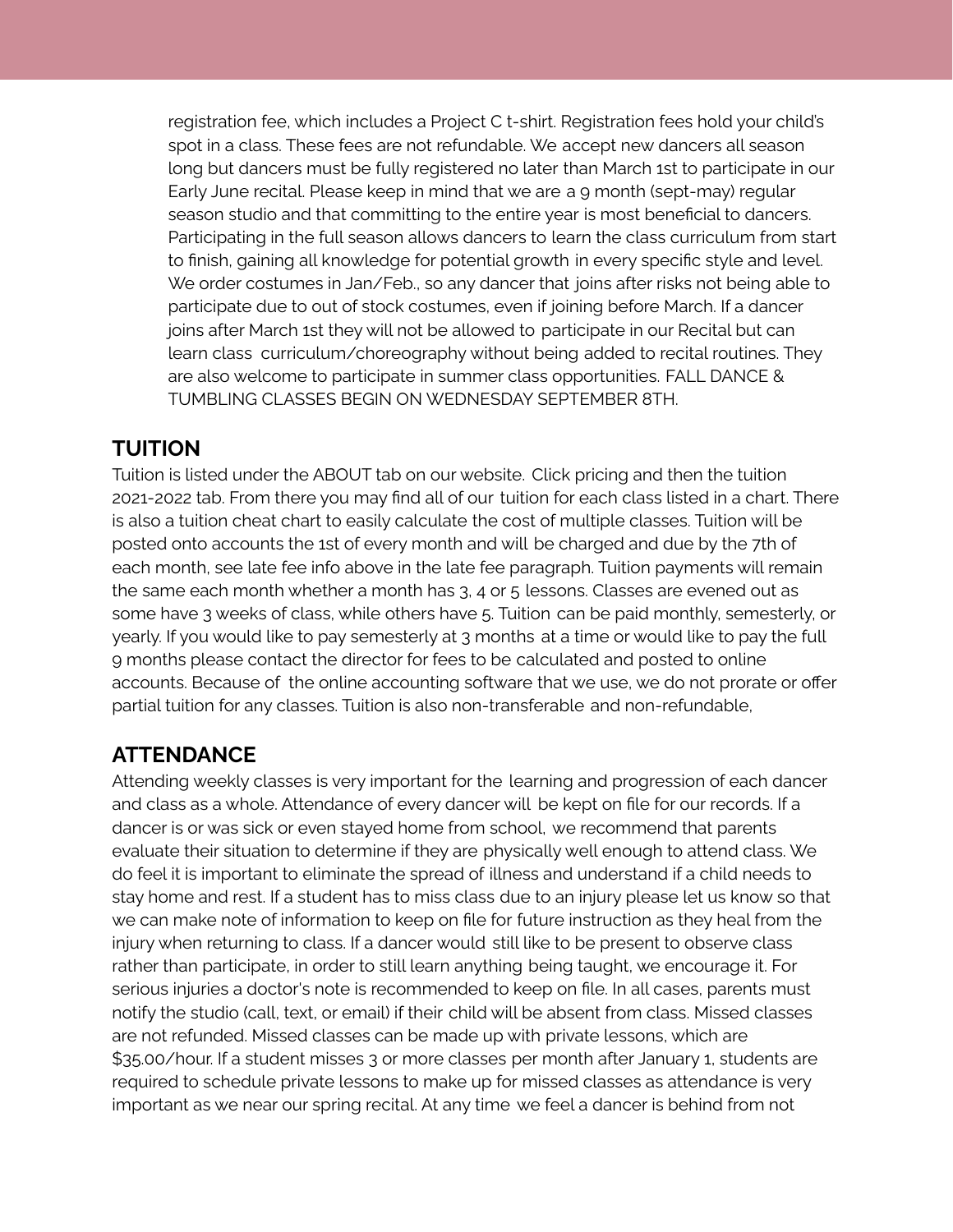attending class we will contact parents in order to help catch them up. We know that many dancers participate in other extra curricular activities outside of dance and that schedule conflicts of events is very common. Please just always communicate when and reason for why a dancer will be missing classes. Dancers are required to be present at all classes held in May along with stage and dress rehearsals.

## **CALENDAR**

Project C is in the process of having a full event schedule and calendar listed onto our website, that will be published very soon. We also plan to have an event monthly calendar hung in our lobby. As we adjust to our first year of owning and operating our brand new facility, we are testing the waters to see how we would prefer to easily accommodate our studio, dancers, and paretns. Our website will be updated frequently as we are constantly growing, changing, learning. Our website will have an event list section for the entire dance season with important dates to pay attention to. We also eventually may post weekly newsletters/blogs with studio events, details, and dates for parents that may also be emailed out as well. Thank you for being patient with us at the beginning of our journey and how we navigate through the many decisions of how we like to operate things.

**Grand Opening Event:** Tuesday, September 7th (4-8PM) **First Day of 2021-2022 Season Classes:** Wednesday, September 8th **Bring A Friend Week:** September 27th-Oct 1st **Halloween Costume Week:** October 25th-29th **Parent Watch Week:** November 15th-19th **Thanksgiving Holiday Break (Studio Closed):** November 24nd-28th **Christmas Spirit Week Celebration:** December 13th-17th **Winter Holiday Break (Studio Closed):** December 20th-Jan 4th **Project C Studio Spirit Week:** January 17th-21st **Competition Team Showcase:** (TBA Jan 23 or 30th) **Valentines Day Celebration Week:** (February 13th-17th) **Spring Break (Studio Closed):** March 12th-20th **Optional Recital Pictures:** (TBA) **Stage & Dress Rehearsals** (TBA) **Recital Dates:** (Early June TBA)

# **CANCELLATION**

Classes will be cancelled in accordance with the Creston Community School District. **Classes will still be held when there is no school for professional development (unless a holiday) please pay attention to our studio calendar.** In the winter, if school is cancelled or let out early, dance classes will be canceled as well. In result of a storm beginning in the afternoon before dance starts, roads will be monitored and parents will be notified if classes need to be cancelled. We will do our best to notify at least an hour prior to class. If a storm starts or progresses while we are in afternoon/evening classes, the studio may close for the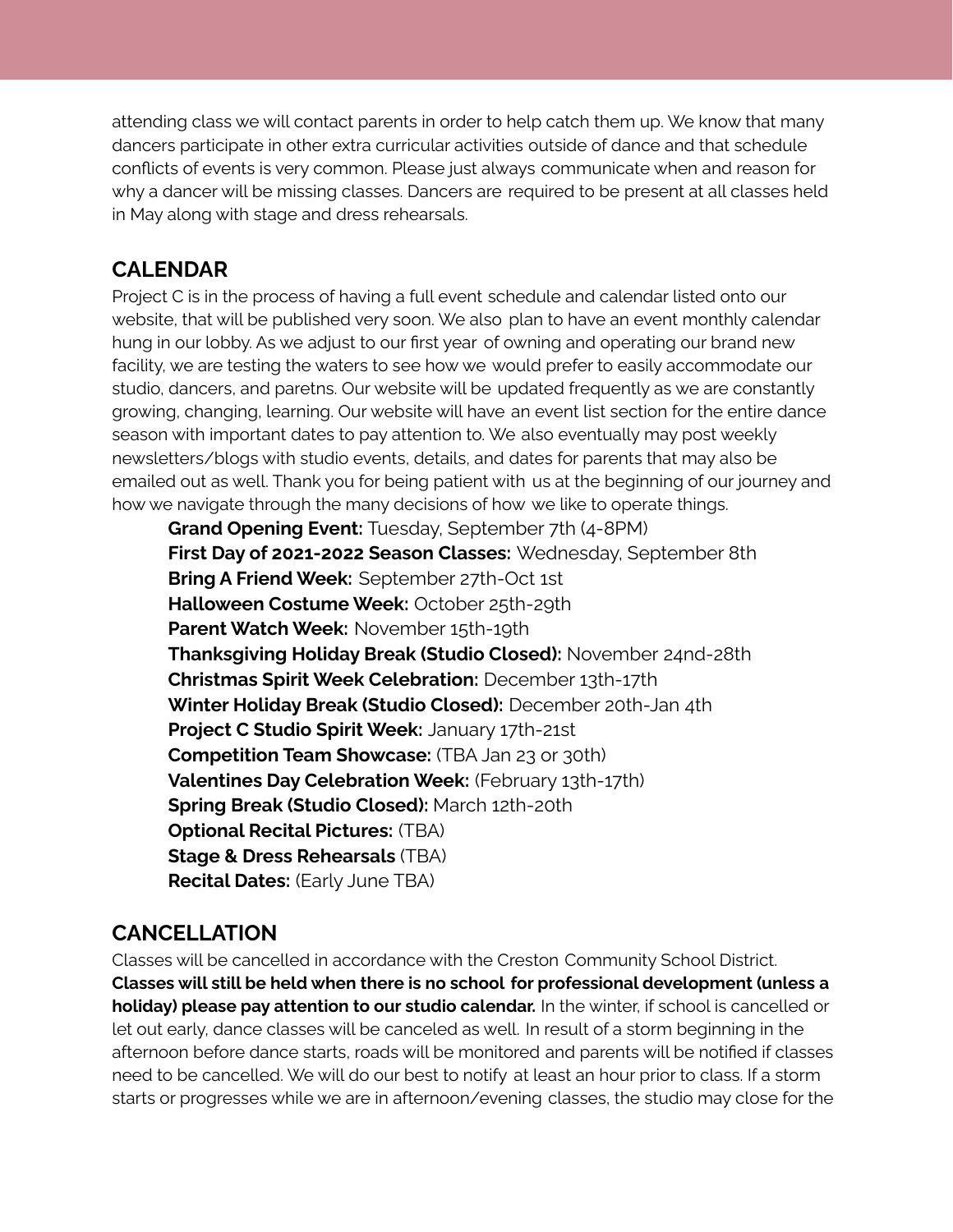night cancelling later classes if needed. Please make your best judgement of transportation if weather is accumulating while classes are still being held. Parents will be notified via email and through social media about studio closures. Dancers may attend a similar class (same level) within 2 weeks to make up for cancelled classes. Please notify the Director ahead of time if a child will be attending a makeup class.

## **CLASSES**

#### **Here is our 2021-2022 class weekly schedule that can also be found on our website. Click [Here.](https://9356a10c-b804-4cbe-9f96-5d99c79fcb61.filesusr.com/ugd/654ce2_a6d5381ae38f4da0b740130559d43cf9.pdf)**

#### **CLASS DESCRIPTIONS**

BALLET: Ballet is the foundation for all dance training. Students will refine their ballet technique with ballet barre and center floor work to improve balance, body alignment and posture, core, and grace.

CLOGGING: Clogging is a folk-influenced percussive style of dance where students learn complex and rhythmic patterns. Clogging differs from tap dance, as clogging shoes have an additional tap riveted to the ball and heel, and steps feature a strong downbeat. Our clogging style is a form of power tapping that includes hip hop movements and is performed to upbeat music.

CONTEMPORARY: Students in Contemporary will use skills learned in ballet and jazz to create artistic movement. Classes will feature combinations and improvisation. Enrollment in Ballet is recommended.

HIP HOP: Students in Hip Hop will enjoy this exciting style with combinations to their favorite music. Hip Hop is a fast paced style that promotes strength, rhythm, grove, and confidence.

JAZZ: Students in Jazz will learn combinations and patterns to various types of music designed to promote sharp movement quality and technique. Jazz classes also focus on stage expression and performance. Enrollment in Ballet is recommended. Leaps, turns, kicks, and jumps are included in advanced jazz classes.

LYRICAL: Students in Lyrical will use technique from ballet and skills from jazz to create delicate and emotional movement. Dancers in Lyrical will learn grace and poise all while telling a story through their dancing.. Enrollment in Ballet is recommended.

POM: Students in Pom will use pom poms to create sharp movements. Dancers will improve upon their precision and musicality in this exciting class. Enrollment in Jazz is recommended as it will help accelerate your dancers understanding and skill level for pom.

TAP: Students in Tap will learn complex rhythms and patterns and learn traditional tap steps with correct terminology.

TUMBLING: Students in Tumbling will learn tumbling and acrobatic skills in a safe environment and brand new facility, featuring a variety of sprung and shaped mats. Students learn skills with drills and other strength building exercises. Students will repetitively work on muscle memory, body alignment, core strength, flexibility, stamina, and drills to target certain muscle areas for specific tumbling skills. We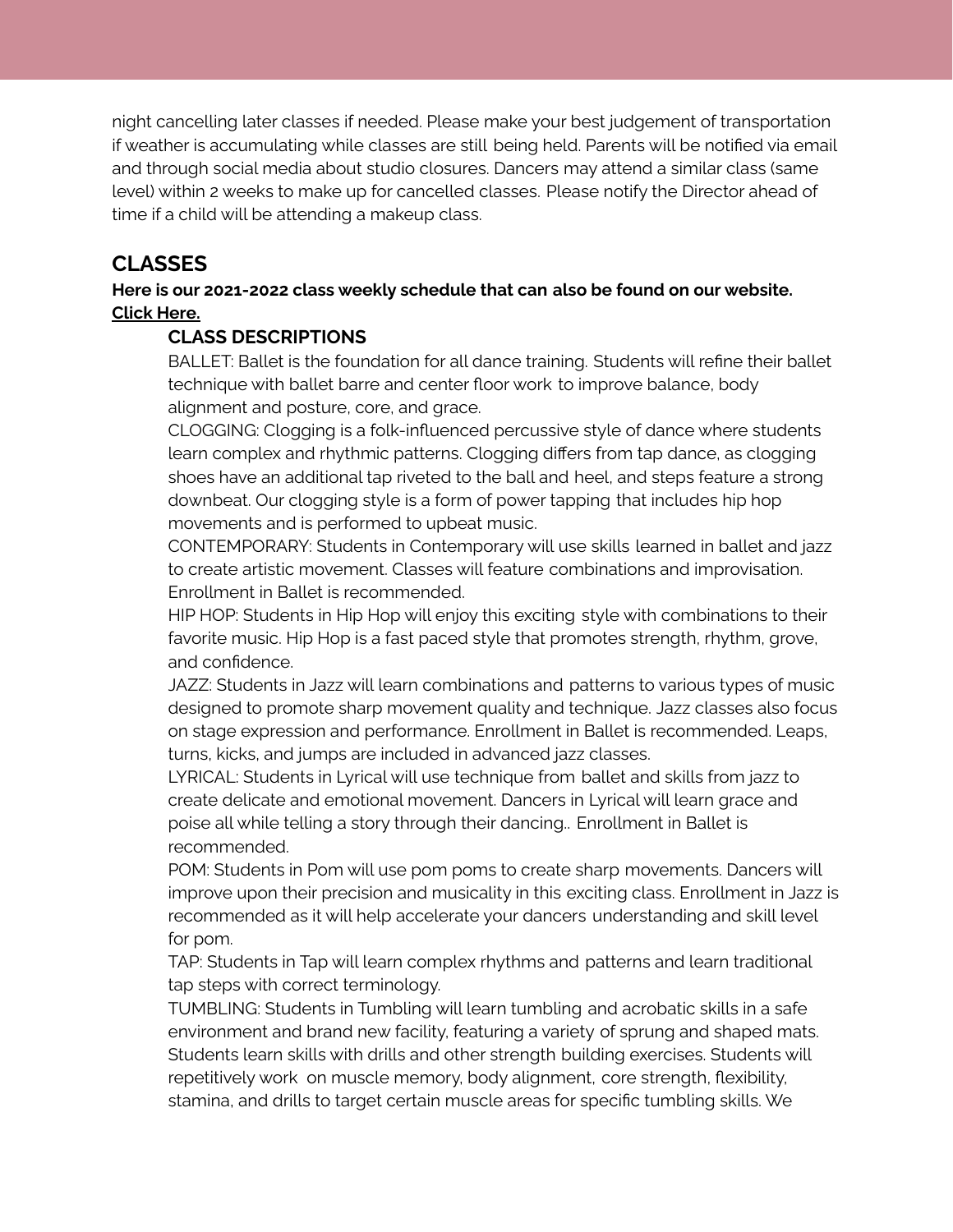recommend taking other dance classes as it will accelerate your child's learning and understanding of tumbling technique.

## **CLASS PLACEMENTS**

STUDENTS MUST TURN THE CORRECT REQUIRED AGE BY OCTOBER 1ST TO BE ELIGIBLE FOR CLASSES, unless teacher evaluates differently. (Appropriate adjustments may be made at any time and approved by teachers/staff/owner). Please understand that children are placed into the correct appropriate levels based on age, individual readiness, previous training or experience, work ethic, maturity, and skill. At any time through the season if the teacher feels the student is not growing or fitting their best into a particular class, students may be reevaluated and adjusted into the appropriate classes. Our goal is to provide training for every dancer to meet the needs of their highest potential in class and on stage. Please note that at any time dancers may be asked to switch classes so that they can continue their training where they fit best, and will continue to grow at the level needed for them individually. We make these adjustments as we want each dancer to gradually increase their skills and achieve goals at their own speed. Some students progress faster than others even while being instructed in the same courses. Please understand that every dancer is different, while some may stay at a certain level for a few years, others progress through a level within a year. Moving dancers up to a level they are not prepared or ready for could result in an injury due to them not having proper technique training, and will also affect the instruction of the rest of the class. Advancing levels from year to year depends on physical, mental, and emotional maturity. Dancers are often evaluated by teachers in order to demonstrate that they have mastered certain requirements of each style. Dancers will always experience being at the younger or older end of the class, however dance training is based on more than just age. Please trust our staff, as we have each student's best interest at heart, and want to instill the correct training needed for each and every dancer.

## **RECREATIONAL PROGRAM**

Our Recreational Program is a weekly class program designed to meet the needs of every dancer. Recreational classes are perfect for students who want to have fun learning the art of dance in a friendly environment. Our curriculum develops technical excellence and artistic movement quality all while fostering a nurturing space for students to grow as people and dancers. Our recreational classes begin at the top of the school year and finish with a recital production in the spring. Please see our Studio Handbook for all policies and prerequisites for our classes.

#### **Introductory Curriculum:**

#### MINI DANCE: (ages 3-5)

Mini Dance is a 30 minute weekly ballet and tap class for children in Preschool. Students will learn the basic movement of dance with fun filled activities and creative movement. Students will discover their love for dance while being introduced to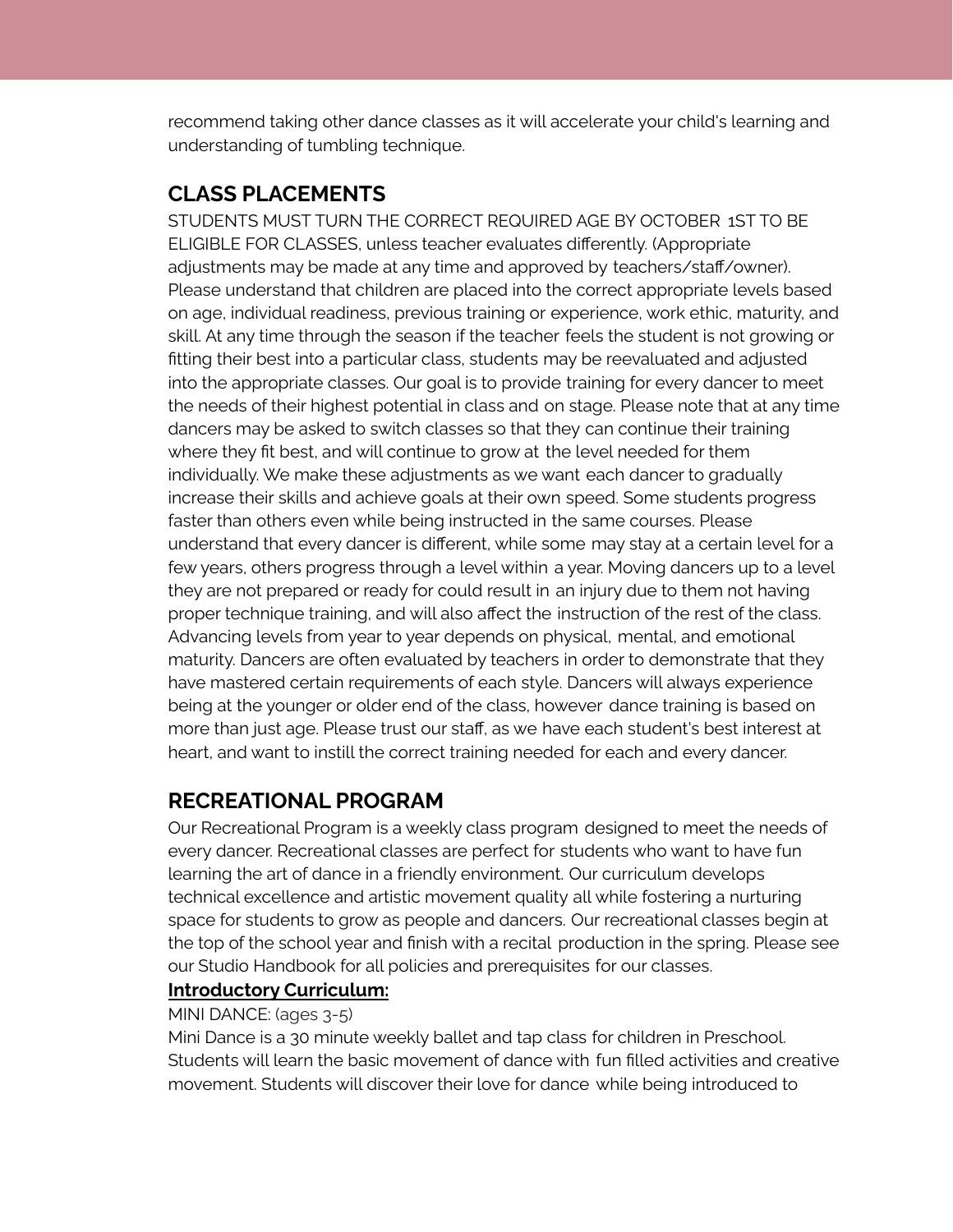ballet and tap fundamentals and terminology. Students in Mini Dance are also welcome to join Level I Tumbling.

BEGINNER DANCE: (ages 5-7)

Beginner Dance is a 30 minute weekly ballet and tap class for children in Kindergarten and 1st Grade. Students will be introduced to the ballet barre and develop a solid ballet foundation. Students will also learn complex tap rhythms and patterns. Students in Beginner Dance are also welcome to join Level II Tumbling and Beginner Jazz. Beginner Jazz (ages 5-7) is a 15 minute supplement to the Beginner Dance Class. Students will increase their flexibility, balance, and movement quality in this exciting class. Enrollment in Beginner Dance is required.

#### **Intermediate Curriculum:**

-Ballet, Tap, Jazz Combination:

This combo class is a way for dancers to learn 3 core genres of dance in 1 class. Students will develop their ballet technique with ballet barre and center floor work, improve their tap skills with patterns and complex rhythms, and concentrate on expression and performance with the jazz portion of the class.

Petite (ages 7-10) | 90 minutes · Junior (ages 10-13) | 90 minutes

-Lyrical, Hip Hop, Pom Combination

This combo class is a perfect way for students to become a well rounded dancer and explore dance genres. Students will learn grace and poise with lyrical, develop their hip hop skills with fun combinations, and benefit from pom with emphasis on precision and musicality.

Petite (ages 7-10) | 90 minutes · Junior (ages 10-13) | 90 minutes

-Clogging

Students will learn basic clogging steps and learn clogging fundamentals, all while improving their rhythm, musicality, and precision.

Petite, Junior | 30 minutes

-Elective Classes

Students are able to join any of the 30 minute classes in the Combination classes if they choose. For example, students may enroll in the 30 minute portion of Petite Jazz without taking ballet or tap.

#### **Advanced Curriculum:**

-Senior Ballet + Technique

Ballet is the foundation for all dance training. Students will refine their ballet technique with ballet barre and center floor work to improve balance, posture, and grace. Students will also work to improve their leaps, jumps, and turns with drills and across the floor repetitions.

ages  $13+$  60 minutes

-Senior Jazz

Students in Jazz will learn combinations and patterns to various types of music designed to promote sharp movement quality and technique. Enrollment in Ballet is recommended.

ages 13+ | 30 minutes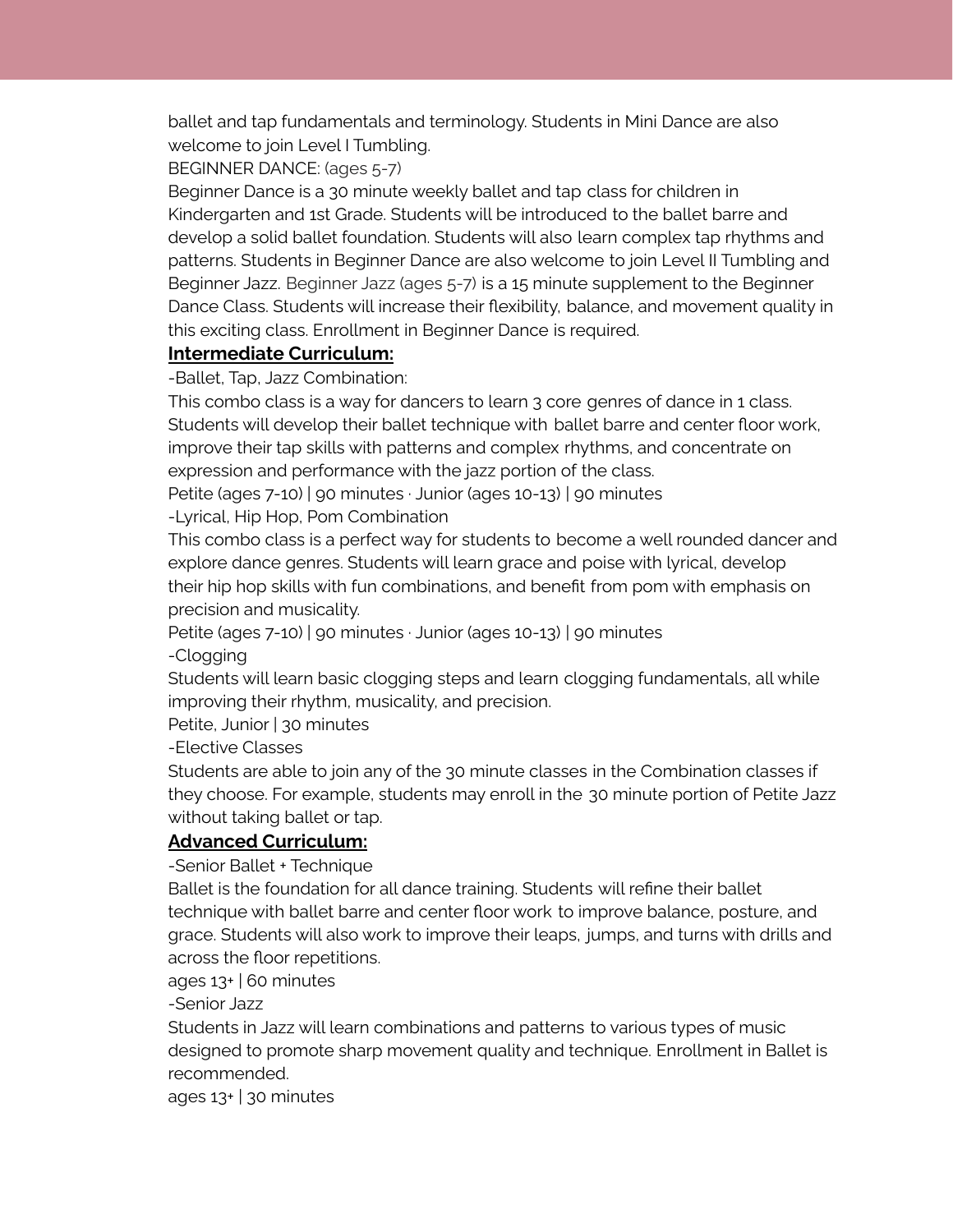-Senior Contemporary

Students in Contemporary will use skills learned in ballet and jazz to create artistic movement. Classes will feature combinations and improvisation. Enrollment in Ballet is recommended.

ages 13+ | 30 minutes

-Senior Hip Hop

Students in Hip Hop will enjoy this exciting style with combinations to their favorite music. Hip Hop is a fast paced style that promotes strength, grove, and confidence. ages 13+ | 30 minutes

-Senior Clogging

Students in clogging will learn advanced clogging steps and improve their sound quality and musicality. Senior Clogging will incorporate a buck-style, sometimes considered power tap, into our curriculum.

ages 13+ | 30 minutes

#### **Tumbling Program:**

**(Students are fit into tumbling classes based on skill level, experience/training, physical readiness, rather than by age. There are requirements for each level and if a student registers in an incorrect level they will be adjusted to the correct class).**

-Level I Tumbling

Our introductory tumbling class is perfect for first-time students ages 3 and up. This 30 minute class develops basic tumbling skills and provides an outlet for children to let their energy out!

-Level II Tumbling

This 30 minute class is designed for students 5 and up. Students will learn tumbling fundamentals and build upon skills learned in Level I. First-time students welcome. -Level III Tumbling

Our Level III Tumbling class is a 30 minute class for students who have mastered their back bend and are ready to work on intermediate skills, like walkovers. Students should have a strong tumbling foundation upon reaching this level.

-Level IV Tumbling

Level IV Tumbling is a 30 minute class that introduces students to handsprings, power skills, and acrobatics. Students in this class have mastered skills learned in Level III.

-Level V Tumbling

This 45 minute class focuses on the development of advanced tumbling passes and skills. Students in this class build upon skills learned in Level IV.

-Boys Tumbling

This 30 minute class is for boys ages 5-9. Tumbling is beneficial for male athletes, improving strength, flexibility, and body awareness.

#### **PRIVATE LESSONS**

We offer one-on-one private dance and tumbling training lessons for all ages/styles. Private lessons are \$35 an hour, \$26.25 45 min, or \$17.50 for 30 min.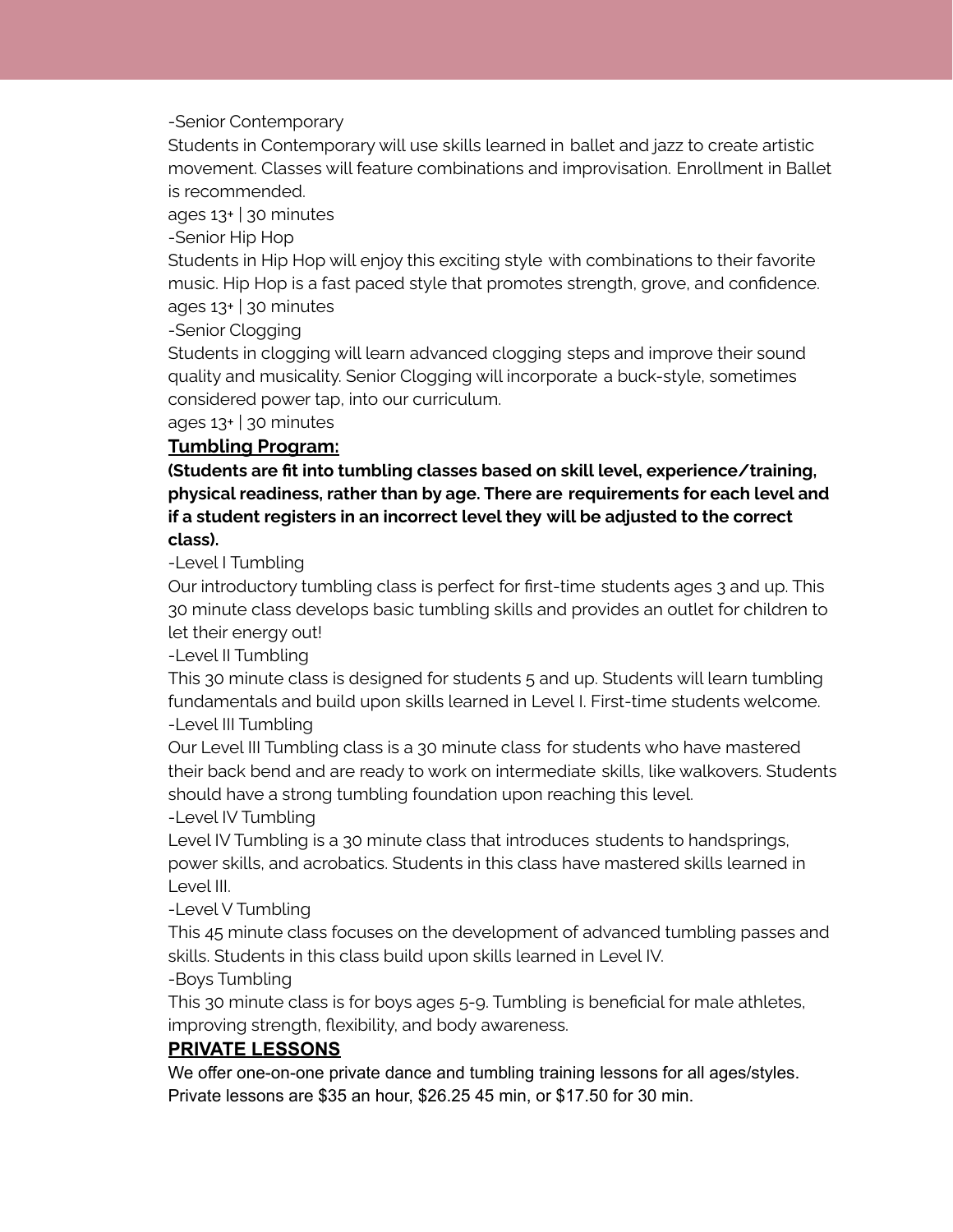## **COMPETITION TEAM**

Our Competitive Program is our elite program for dancers wanting to take their training to the next level. Competition Team dancers gain dance knowledge and expand upon their technical training with increased weekly dance classes, performances, conventions, and competitions. Our Competitive Program begins in the summer with a placement audition in order to fit dancers into the correct competitive groups for the season. Dancers will be required to attend the Team Bootcamp, Choreography Days, and rehearsals in the summer. Dancers start learning their season routines early and begin training to further their technique for the season in order to achieve the team and individual goals throughout the year. Dancers will also have weekly recreational class obligations in the Fall and throughout the entire season in addition to their Team routine classes. Competition team dancers must attend 3-4 practice a month and if they miss, a private lesson is recommended and encouraged, sometimes required. During competing months dancers must attend class every week, if missed privates are mandatory. Dancers must attend class the week of a competition, no exceptions. Our Team is a group of hardworking, dedicated dancers who use their love of dance to help build lifelong friendships and achieve their performance goals. During the year, the Project C Competition Team will schedule team parties, team building exercises, and other team-bonding activities to help strengthen our Team. Our Competition Team is a huge commitment and takes many extra hours of training besides weekly rehearsals as well as extra requirements throughout the entire season. Weekend technique and choreography rehearsals are scheduled through the season. All competition and costume fees must be paid on time for dancers to perform at events and competitions. For more information regarding our Competition Team, contact Cassity. Please Note: Competition Team has already begun for the 2021-2022 season and team sports are already filled. If you are interested in joining next season's team, please express interest to Cassity so she can evaluate and encourage your dancer to take certain classes in order to help them train to be ready for next season.

## **COMMUNICATION**

At Project C, we strive to be very organized and efficient with communication. Every parent must have their email and a reliable phone number on file within their parent portal account. Please list all contact information you would like us to have within the account. We will send out all important information through email and will also update our Facebook page and social media accounts with any additional information throughout the season. Make sure you have a personal email on file as sometimes work emails may get blocked from receiving information. Communication through email is most successful as printing handouts sometimes result in children leaving them behind, and not making it home to parents. This also helps for those parents who choose to not sit in the studio during evening classes. Often handouts may still be provided but the majority of the time we will communicate electronically. Communication is a priority to us, so please always contact us through the season if necessary. Email, phone, or facebook are all forms of our preferred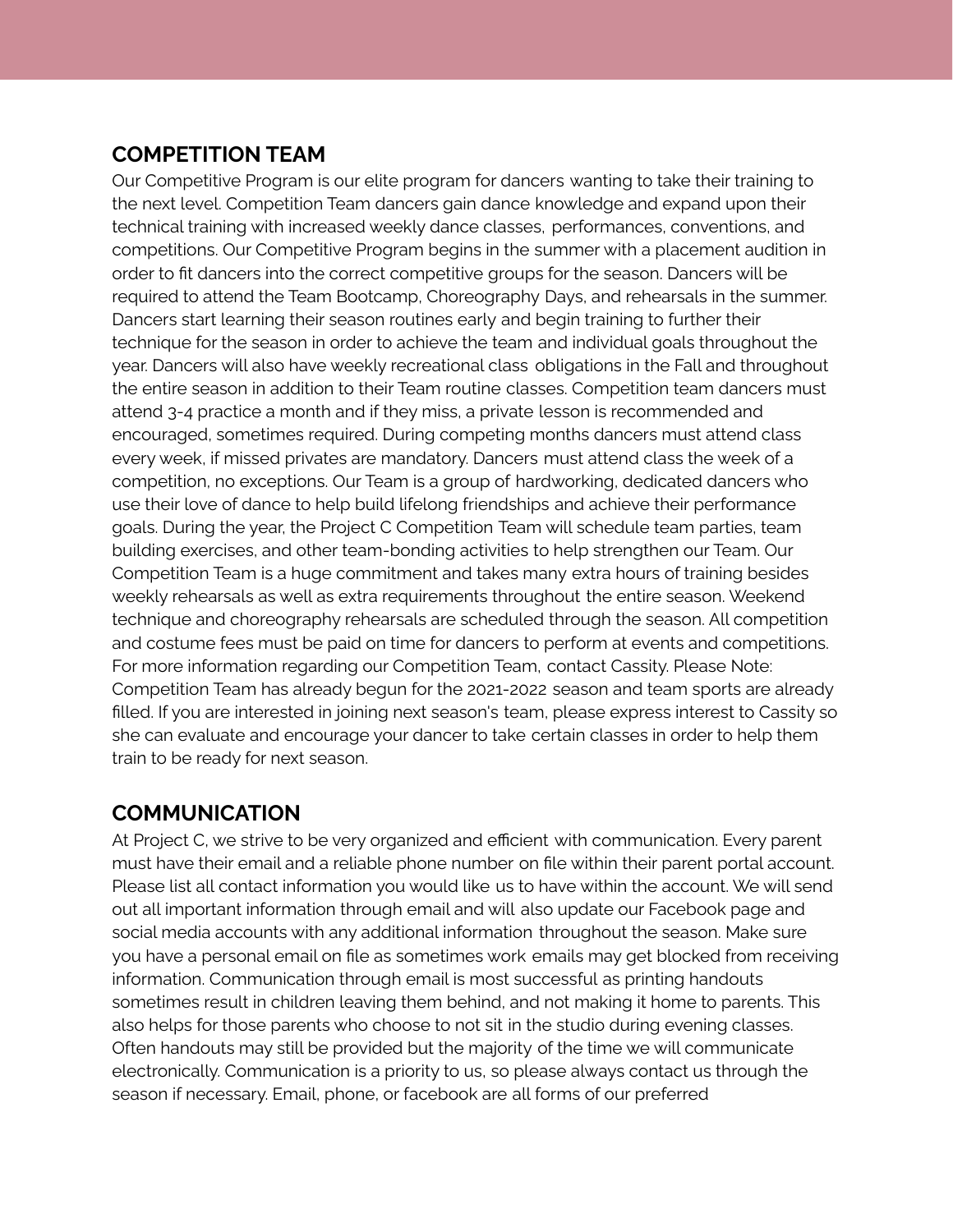communication. Project C is looking further into getting a studio phone number as the current number listed is Miss Cassity's personal number. This will allow parents to contact the studio/front desk while classes are being held. Once we have a studio number we will publish it and send out info to parents within the first few weeks of class, however please understand that at first, in person communication with our desk associate during classes will be most effective. Please make note that studio teaching hours are from (3pm-930pm) and that most likely Cassity will not be able to communicate during those hours. During the day office hours (8am-3pm) Mon-Fri will be the best time to contact personally with any questions. While Miss Cassity teaches classes, most of the time there will be a front desk associate that can help guide you or answer any questions. On rare occasions, there may not be a front desk associate, so please understand to communicate hours before or after class or at a later date with Cassity as she can answer any questions or help assist when needed, just not during class hours. Thank you!

## **DRESS CODE**

Please understand that our dress code is implemented into our classes in order to train dancers correctly and to focus on the technique and alignment of our body and our movements. Dressing appropriately for classes helps the teacher correct their form and helps the overall performance of dancers. Form fitting dancewear is REQUIRED for all Project C classes. This includes leotards, tights, tanks, dance crop tops, bra tops, athletic shirts, spandex/dance shorts, ballet skirts, tight fitted athletic joggers or leggings. No loose fitted clothing (this includes baggy t-shirts). Boys are allowed to wear athletic clothing such as form-fitted t-shirts and athletic shorts. No excessive jewelry or hair accessories should be worn. (Earrings are allowed excluding dangly or large hoops). Hair must be UP and out of the dancer's face (buns, braids, ponytails). Any street clothing such as jeans, denim/ khaki shorts, loose sweatpants, jackets etc. are not allowed. Clean shoes are required for all classes, NO street shoes allowed in the studio rooms.

# **SHOES REQUIREMENTS & ATTIRE**

All shoes can be ordered through Project C if needed. Shoes MUST be worn in class at all times, excluding tumbling as dancers will go barefoot. Senior Ballet/Tech and Contemporary dancers may go barefoot at times depending on the curriculum being taught during class, but please always bring correct shoes. For those who already may have dance shoes from previous training: **(any brand of each style of shoe may be worn in the fall for classes, however correct brands for exact shoes of each style are required for recital and need to be worn to class to participate starting no later than Jan 1st 2022**. **If you need correct shoes ordered at any time please contact Cassity or front desk).** This allows dancers to adjust to correct shoes and also allows for uniformity on stage at recitals so that all dancers match with their costumes. NOTE: Clean tennis shoes that have not been worn outside may be worn to HIP HOP OR POM classes until you purchase the correct hip hop shoe/jazz shoes for pom. Jazz shoes may also be worn in hip hop until correct hip hop shoes come in.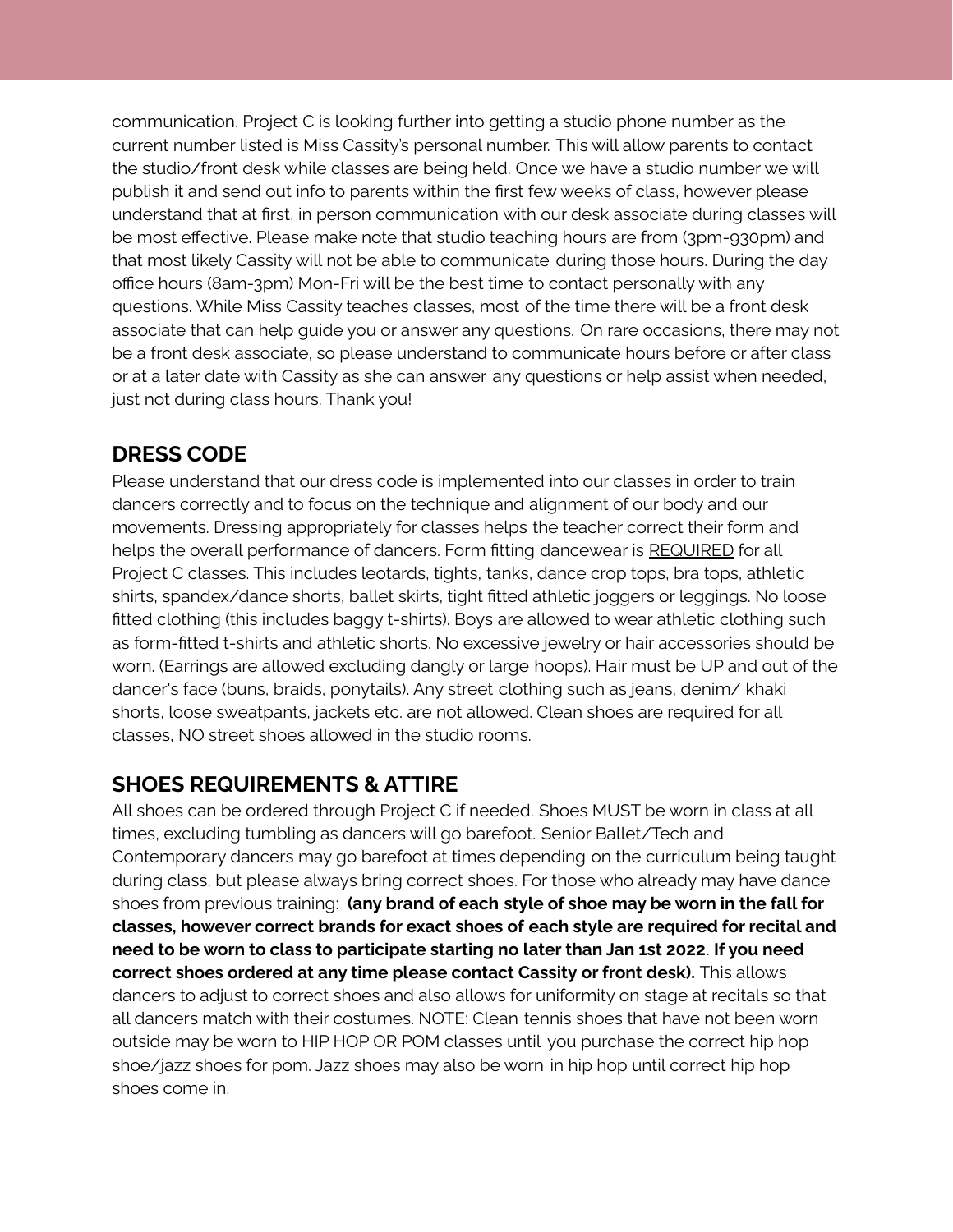List of correct required shoe styles & brands of each shoe for recital/classes starting Jan 1st. If at any time a change occurs, these will be updated. Due to low or out of stock items within companies, it is best to order early on, however we will help assist in finding similar styles if an issue occurs.

Please contact Project C if you need the correct shoes ordered.

**PARENTS PLEASE WRITE YOUR CHILD'S FIRST AND LAST NAME IN ALL SHOES!!** \*Dance Shoes should not ever be worn outside.\*

MINI DANCE & BEGINNER DANCE

TAP: **CAPEZIO JR. TYETTE TAP SHOES IN BLACK (GIRLS) CAPEZIO TIC TAP TOE SHOE IN BLACK (BOYS)** BALLET: **BLOCH CHILDRENS PERFORMA STRETCH CANVAS BALLET SHOES** Color: **THEATRICAL PINK (GIRLS) BLACK (BOYS)**

BEGINNER JAZZ: **BLOCH PULSE JAZZ SHOES (GIRLS TAN) (BOYS BLACK)**

PETITE & JUNIOR BALLET, TAP, JAZZ

BALLET: **BLOCH CHILDRENS PERFORMA STRETCH CANVAS BALLET SHOES** Color: **THEATRICAL PINK (GIRLS) BLACK (BOYS)** TAP: **CAPEZIO TIC TAP TOE SHOE (BLACK)** JAZZ: **BLOCH PULSE JAZZ SHOES (GIRLS TAN) (BOYS BLACK)**

PETITE & JUNIOR LYRICAL, HIP HOP, POM

LYRICAL & POM: **BLOCH PULSE JAZZ SHOES (GIRLS TAN) (BOYS BLACK)** HIP HOP: **BALLERA CANVAS HIGH TOP SNEAKERS (BLACK STYLE WL9381) (COMPETITION TEAM KIDS WILL HAVE A DIFFERENT HIP HOP SHOE FOR TEAM DANCES, THEY CAN PURCHASE REGULAR CLASS SHOE FOR HIP HOP OR JUSTWEAR TEAM ONES FOR RECITAL AS THEY ARE VERY CLOSE IN STYLE, JUST DIFFERENT BRANDS)** CLOGGING:

**BLACK CLOGGING SHOES WILL BE PURCHASED THROUGH PROJECT C.** TUMBLING:

ALL CLASSES WILL PRACTICE/PERFORM BAREFOOT

SENIOR BALLET/TECH:

DANCERS CHOICE OF BALLET/JAZZ SHOE/TURNERS/BAREFOOT **(This is a technique class and will not perform in the recital).**

SENIOR JAZZ: **BLOCH PULSE JAZZ SHOES (GIRLS TAN) (BOYS BLACK)** SENIOR CONTEMPORARY:

**BLOCH LADIES ECLIPSE LEATHER HALF SOLE TURNER SHOE (LIGHT SAND)** (jazz shoes may be worn to class until Jan 1.)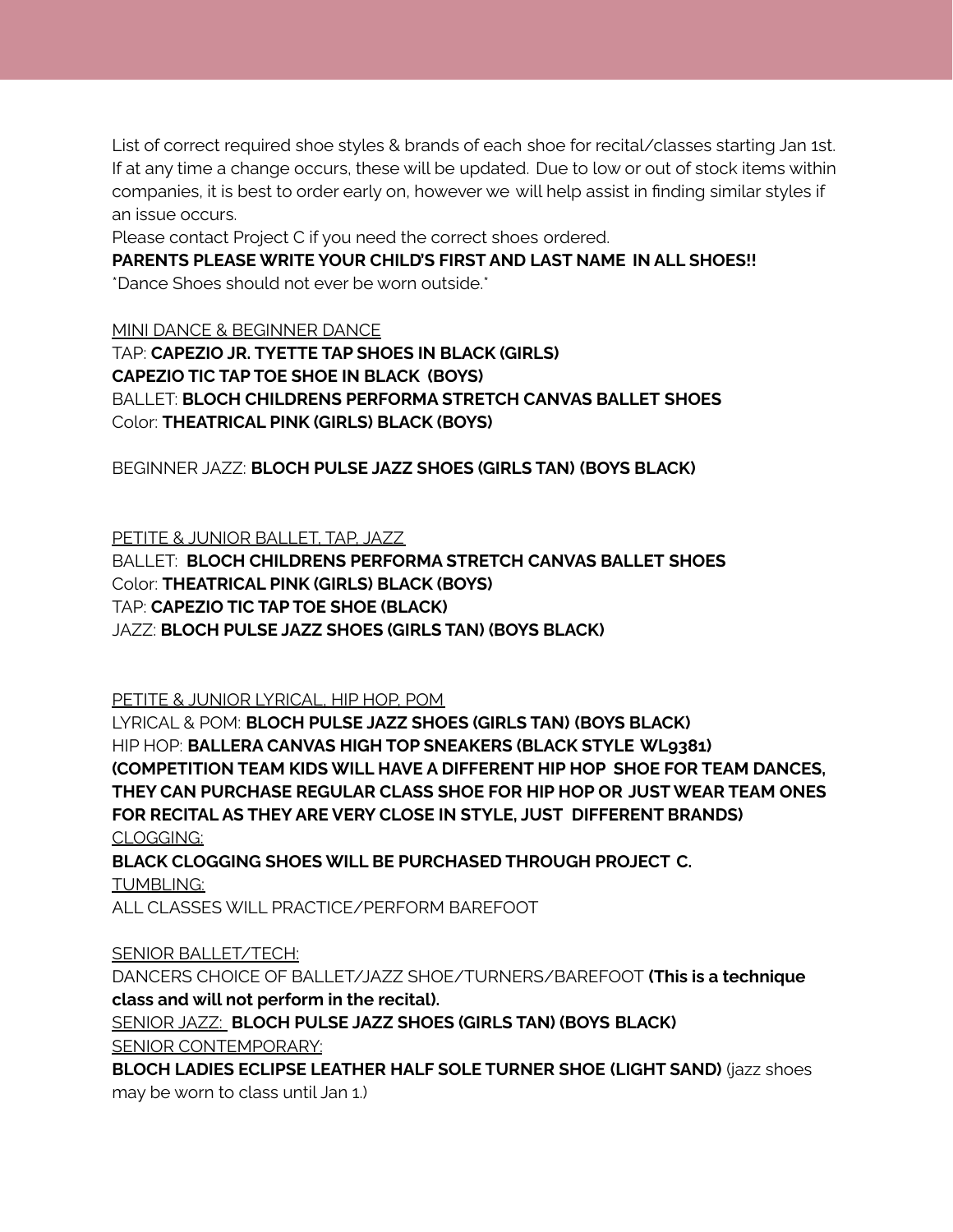#### SENIOR HIP HOP: **SHOES TBA: WILL BE CHOSEN IN EARLY FALLWHEN COSTUME CHOICES ARE MADE, CLEAN TENNIS SHOES OR JAZZ SHOES ARE TO BE WORN FOR NOW**

**Throughout the season, Project C apparel and merchandise will be added to our walls behind the front desk. These items are available for order or purchase. If you ever have an item or dance clothing you would like to get the Project C logo put on, please reach out as you can purchase clothing to be customized. Eventually we plan to have occasional online orders of apparel that anyone, dancers or family can order. We plan to have stock items like shirts, jackets, sweatshirts, shorts, tanks, leotards, backpacks, etc!! (More info to come).**

## **STUDENT BEHAVIOR/EXPECTATIONS:**

We are SO very excited to share this beautiful space of Project C with all of our dancers, for years to come. We want to keep our brand new studio home clean and nice. Please be respectful to yourself, and to others, to the staff and the facility. Please remember to act appropriately and to not be disruptive in the lobby if you have a dance break, as other classes are still being instructed. Our front desk staff may contact parents if behavior is not appropriate or respectful in the lobby. Please pick up all food, wrappers, or trash after yourself and throw away. Please also clean up anything that may be spilled. A water bottle filling station will eventually be present in the studio, please use it gently and do not overuse or waste the cups. We recommend bringing your own water bottle to use and fill up. Snacks and drinks will not be for sale at this time at Project C. If you have a break and want to bring a light snack you may, again though, please pick up all trash. Water bottles are to be left in the lobby as we will provide drink breaks. Senior students may bring water bottles into class however that is the only drink we allow in dance rooms. NO CELL PHONES IN CLASS: unless the teacher is allowing you to record something or use it appropriately, or if needed for emergency. Please do not sit right in front of the doorways or put dance bags out in the open. There will be lots of seating as well as cubby spaces for dance bags and shoes. The studio is not responsible for lost or stolen items and is the dancers responsibility to keep track of their belongings. A lost and found basket will be in the lobby however items will be tossed or donated if not claimed within 4 weeks. We recommend putting your dancer's name on all items including dance bags, shoes, jackets, coats, water bottles, etc. Please be respectful to our bathroom making sure you always turn the light and water faucet off and never throw foreign items in the toilet. Please always place hand towels in the "toss" basket in order to be washed after use as we use this method instead of paper towels. Parents please supervise young children in the bathrooms. Our studio is equipped with brand new state of the art sprung marley dance flooring, so we ask please no street shoes ever in dance rooms. During dance breaks, students should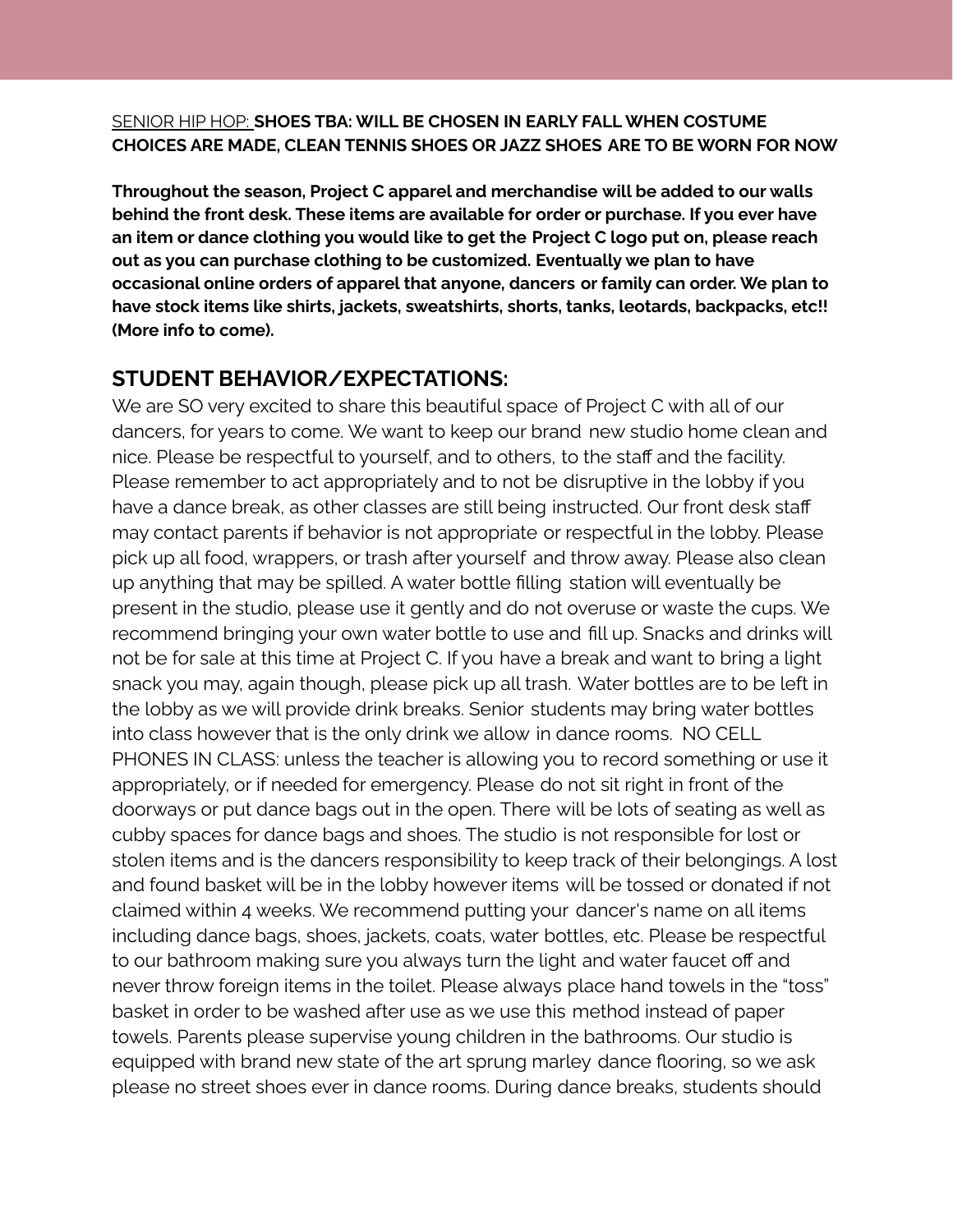never be in another dance room without a teacher. While lessons are taking place students may only sit in the waiting room. Senior students may use the other room not holding class, only by permission. All students should wait inside the studio lobby until their parents arrive for pick up, thus ensuring the safety of all dancers. NO GUM ALLOWED IN THE STUDIO. Please always come to class with a positive attitude and be ready/willing to always try your best and learn and encourage other classmates to do the same. All students and parents must act appropriately and respectfully within our studio or at events in attendance with Project C. Parents/siblings are only allowed to sit in dance rooms during watch week and should never be in dance rooms besides those times unless teacher gives permission. Parents may be asked by the teacher to step in after lessons to watch or after private lessons as we feel students learn more when instructors have their direct and full attention (shoes may be asked to be removed). No horseplay or tumbling tricks in the waiting room, this is to keep all dancers from getting hurt while not supervised by teachers. Our front desk staff will remind you of these rules if you forget. Parents are to pick up dancers at correct times. Please call and communicate to us if you will be late for pick up. We try to eliminate the amount of dancers we have hanging around in the lobby so we prefer dancers not to stay more than 15 min after class is dismissed.

## **STUDIO/LOBBY/FACILITY RULES:**

Children 6 and under are NOT to be left in the lobby ever without parent/adult supervision (whether they are dancers or siblings of dancers). Our staff will not be responsible to watch over children left unaccompanied for long periods of time, even if they are waiting for an older sibling's class to get done. Please understand our rules as they are set in place for the safety and well being of all dances and facility. Parents who have children 6 and younger please plan to stay for the entire time your child is in class. You may wait from our lobby or from your cars. This is to ensure that behavior is always appropriate and instructions are always followed by the dancers. We want to make sure that proper behavior is followed at all times and leaving young children unattained in our lobby will result in a phone call. Children 7 and older are allowed to be dropped off at the studio as we realize they might have dance breaks between classes. Please make sure you remind your child to act appropriately during their breaks. If a child is not acting responsibly enough, we may ask that a parent is in attendance with them at all times.

## **EVENTS**

Project C will hold several additional studio events in the season such as holiday or themed dance parties, pop up classes/tumbling, etc. We also are looking forward to future community events to get involved while engaging our families and growing the connection of the studio. These event details will be posted onto our website and shared onto our studio social media accounts. Facebook: Project C Dance Company. Instagram: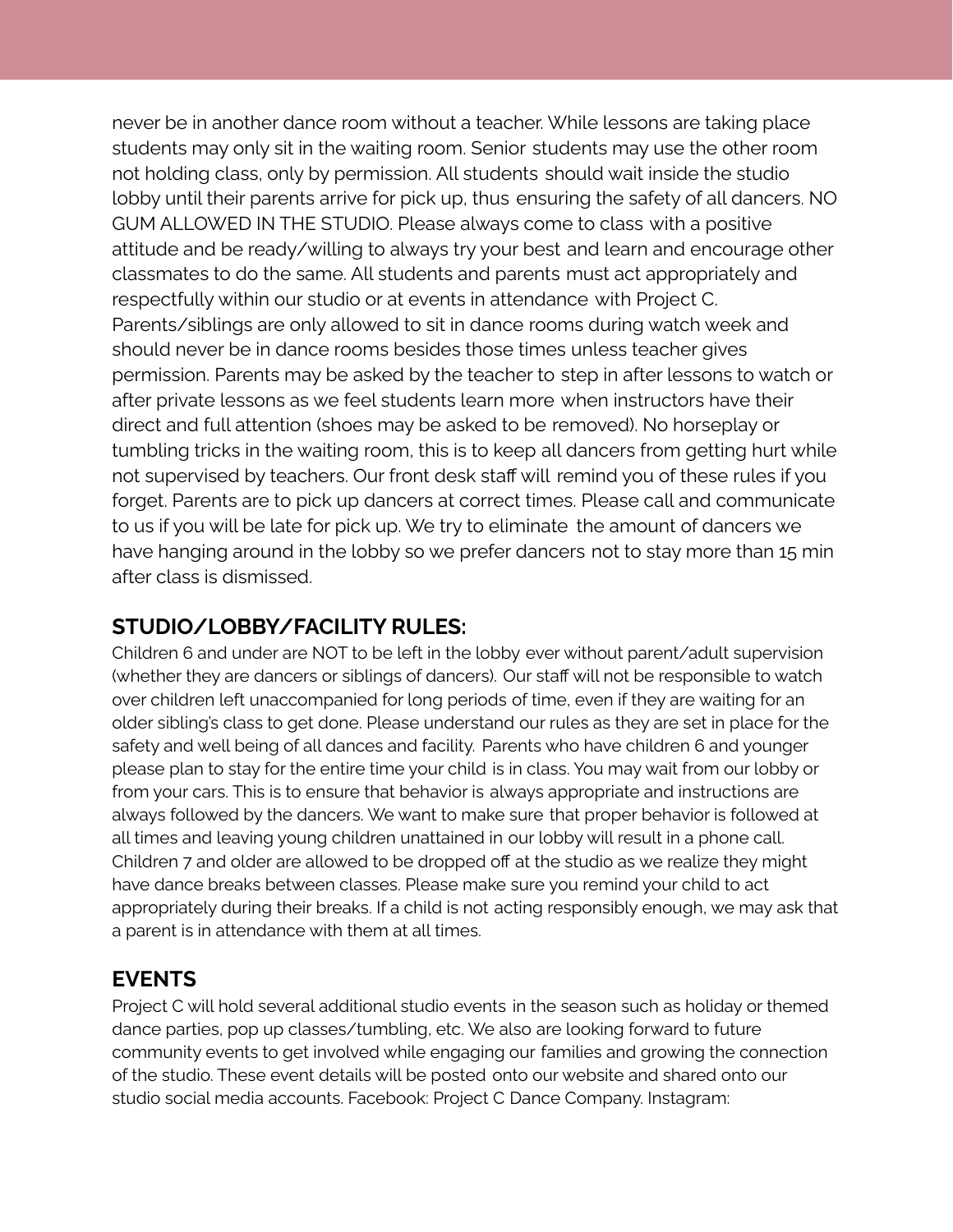@projectcdanceco. Fundraising opportunities (whether it may be this year or next) will also be arranged in the future and whenever details are finalized they will be sent out. Fundraisers are a great way to help raise money to pay for some of your dance bills. Optional Recital Photos will be arranged and more details are to come as we begin the dance season. These photos will happen in April or May, date TBD. We plan to participate in the Fourth Of July Parade again as well as other celebrations, more info to come and please reach out if interested.

## **RECITAL**

Please understand that when registering for the 2021-2022 dance season, you are making a 9 month commitment. Students enroll in classes at Project C Dance Company with the intention to participate in our spring recital. We strongly encourage every child to take part, as we want to have a fabulous first season, ending with our recital production in order to showcase our hard work, talent, dedication, achievements, and growth throughout the year. Participation in our spring recitals is required for those enrolled in any weekly classes within our studio. Recitals will be held at the beginning of June. Date TBA. We are in the works for establishing an awards ceremony for dancers who have been recognized by our staff throughout the season. Selected dancers will be awarded special awards within certain categories and recognized at dress rehearsal. All students will be recognized with a recital ribbon, pin, or some type of certificate or award during the last week of class. A detailed packet of information for our 2022 recital will be available early 2022. Each student will be charged a \$50 recital fee, (family fee \$75 for 2+ dancers) which includes a pair of tights to be worn in the recital. This fee is nonrefundable and posted in January and Due by April 1st. If paid late, a late fee will be charged and the family fee will be charged as a normal fee per child. Children do not get to participate in stage, dress rehearsals or recitals if fees aren't paid. This fee helps cover the cost of recital production and staff, props, venue, lighting and backdrop scenery, advertising, photo/videography hire, ticket and program production, end of the year awards, and all other recital costs. Recital shirts will be required to purchase for all dancers for our ending finale routine, and will also be for sale for parents/family and friends to purchase. Recital tickets will be available for purchase or sold at the door for \$6. Dance parents may purchase tickets beginning in April. Additional recital information will be finalized and published early on in the season.

#### **(All tuition and additional account fees must be paid up before the child can participate in the recital).**

## **COSTUMES**

Costumes for recreational classes will be anywhere from \$60-\$85/each. Costumes for the Competition Team will be no more than \$120.00/each. Tumbling leotards will be around \$65.00 plus cost of black spandex shorts (levels 1-4, level 5 will wear black leggings of choice). These are custom made leotards and may be worn for multiple seasons. We do our very best when selecting, to choose costumes that are affordable but also great quality. We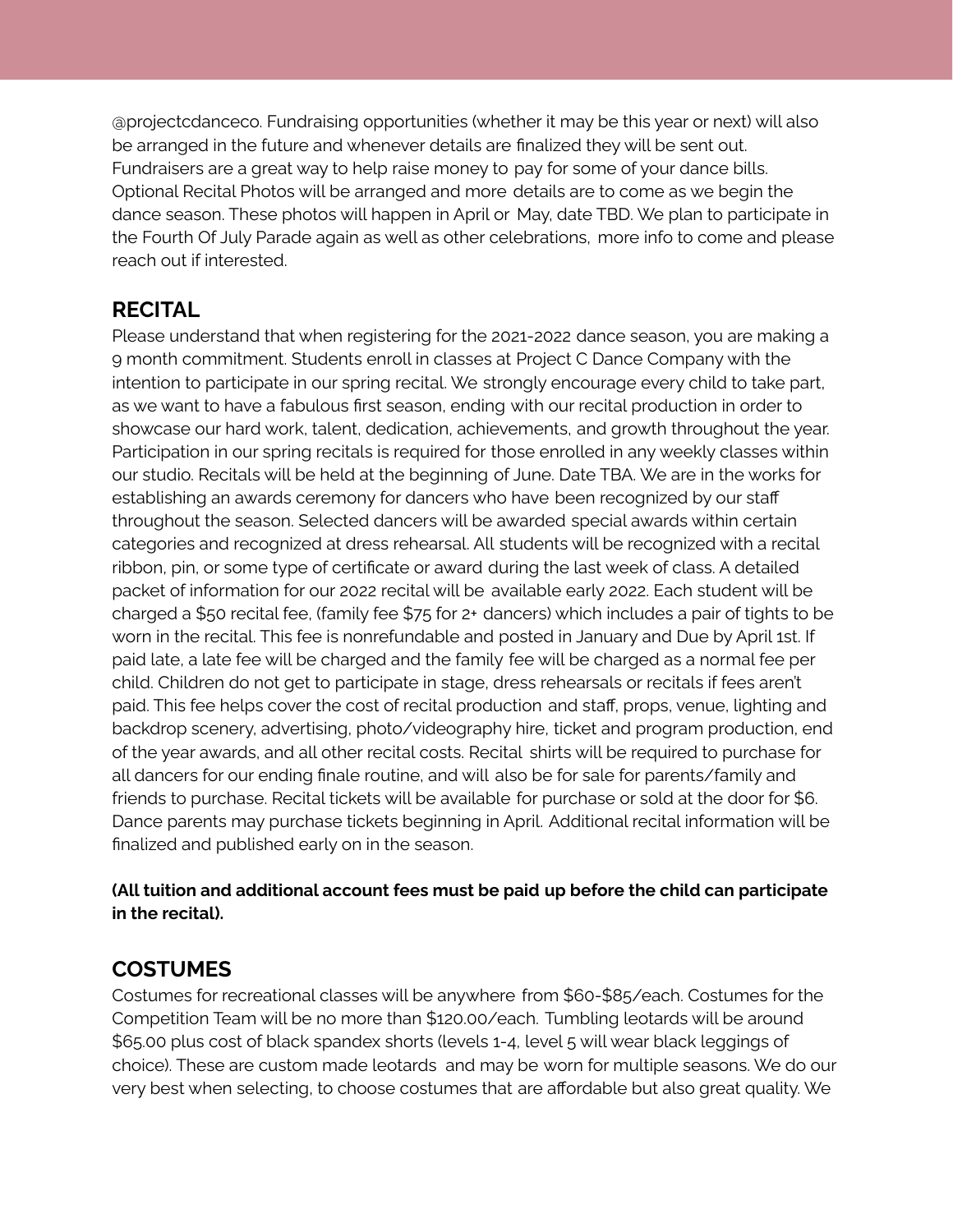realize that students in multiple classes will have larger costume bills, therefore we are finalizing details to hopefully set up a fundraiser throughout the season. More info to come. All Recreational Costume Fees are posted to accounts on November 1st and by Due Feb 1st. Please note that we have spread out and given plenty of time to get costumes paid as you can pay them whenever needed after they are posted. Late fees may be applied if not paid by the due date. Costumes must be paid for before the dancer gets to take home, costume fees are nonrefundable, even if the dancer drops that class after costume fee is paid. Some classes will perform multiple routines in the recital, but will only have 1 costume payment. These costumes will have different accessories to set them apart on stage.

> Mini Dance (tap+ballet): 1 costume Beginner Dance (tap+ballet): 2 costumes Beginner Jazz: 1 costume- same as beginner tap Ballet, Tap, Jazz Combo: 2-3 costumes (tap and jazz may (or may not) be same with accessories to separate: depending on selection) Lyrical, Hip Hop, Pom Combo: 2-3 costumes (hip hop and pom may (or may not) include same pieces with accessories to separate: depending on selection) Petite/Junior Clogging: 1 costume Senior Jazz: 1 costume Senior Clogging + Hip Hop: 1 costume: different accessories to separate Senior Contemporary: 1 costume All Tumbling Classes: 1 Custom Project C Leotard + black spandex shorts,

(black leggings for level 5)

## **SUMMER**

Our first summer season was a hit! Thank you to everyone who participated in any of our summer opportunities, classes, or camps. We look forward to continuing growing our summer interest and are already planning our summer schedule for next year. Summer class registration will open in early spring and more info to come. **SUMMER FEES MUST BE ALL PAID UP BEFORE DANCERS CAN ATTEND FALL CLASSES.**

# **FOOD ALLERGIES/MEDICAL NEEDS/INJURY**

Sometimes a treat will be provided after class on special occasions or around holidays to celebrate the success and achievements of our dancers working so hard. Please understand that we like to reward our dancers from time to time, however it is very important that we know of ANY food allergies or complications. Our snacks will always be pre packaged but teachers must know ahead of time of any allergies. Please make note of it in your parent portal accounts so that we can keep on file if needed. We will try our best to never provide anything with nuts, however we also realize many dancers also cannot have dairy, gluten, etc. PLEASE COMMUNICATE THIS TO US, so that we know ahead of time. Please list all other medical concerns in your parent portal that we may need to be aware of. At Project C, we do not offer any type of medication to students, including aspirin/ibuprofen. Under any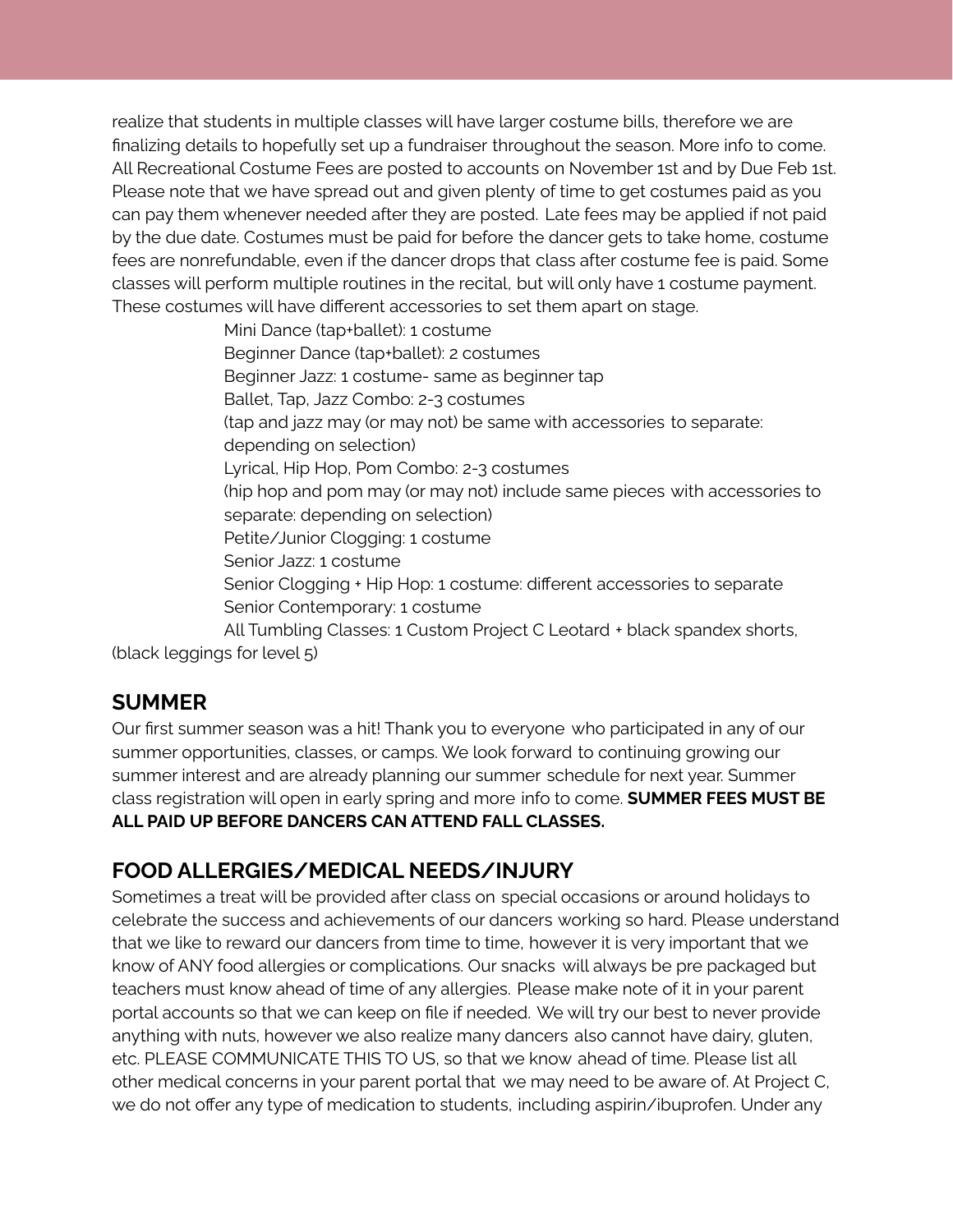circumstances, if a child must have an epinephrine auto injector (epi-pen) with them, it is the parents responsibility to always remain seated within the lobby in case of any emergency situation. At Project C, we are here strictly to instruct dance lessons only, and are not liable for any serious medical assistance. If a child becomes injured within our dance or tumbling classes, we will do our best to accommodate to the child's needs by providing ice, bandages, water, wraps, etc, and may ask the child to not participate for the remainder of the night. We have a first aid-kit that may be used when needed, however in case of any serious injuries, parents will be notified through phone call by staff.

#### **WAIVERS**

A photo release form and liability waiver must be signed when registering students online. If you would not like your child's photograph posted anywhere on our social media for any circumstance, please make note of it in your account AND communicate that to us so we can keep on file and make sure photos of them are never published. By participating in any Project C dance lessons, activities or events, you acknowledge that this sport can be a strenuous activity and accept responsibility for any injuries your child may incur while participating. Project C Dance Company, our facility, employees, staff/students, or volunteers are not liable for personal injury, or loss of damage to personal property. By signing our waiver when registering, you are giving permission to Project C Dance Company staff to seek any emergency medical treatment they deem appropriate for the participant in the event they are unable to reach a parent or guardian and you waive the right to any legal action against Project C Dance Company for any injury sustained on studio property or at any Project C Dance Company event.

## **WITHDRAWING OR ADDING A CLASS**

If a student would like to withdraw a class, they must fill out the Withdraw a Class form on our website under the "About" section at the bottom of the page. These forms can also be filled out in person, please ask the front desk associate. FAMILIES MUST FILL OUT THE FORM BEFORE THE 6th OF THE MONTH TO AVOID CHARGES AND FOR TUITION TO BE TERMINATED. If a student attends at least 1 class in the month, full tuition will be charged, please keep in mind when dropping a class. If a student wishes to drop any class after March 1st, your account will still be billed 25% for the remainder of the year for that class. We encourage this fee to be paid in full at the end of the current month so that your account can be cleared until next season. This rule is set in place as it is only fair to our dancers that are gearing up for our recital performances. We feel that every dancer is considered a "teammate" and just how the absence of one player affects a sports team, the absence of one dancer affects each of our classes and recital dances, especially right before the show. It takes extra time and practice not only for teachers but for students as well to rearrange and adjust choreography when one dancer is missing. This puts a lot of strain and stress on the entire class so please take it into consideration before dropping a class so late in the season. Please remember that dancing at Project C is a 9 month commitment with classes from September - May followed by a recital beginning of June. To add a class at any time of the month, a full month of tuition is charged. Please keep this in mind when adding classes.